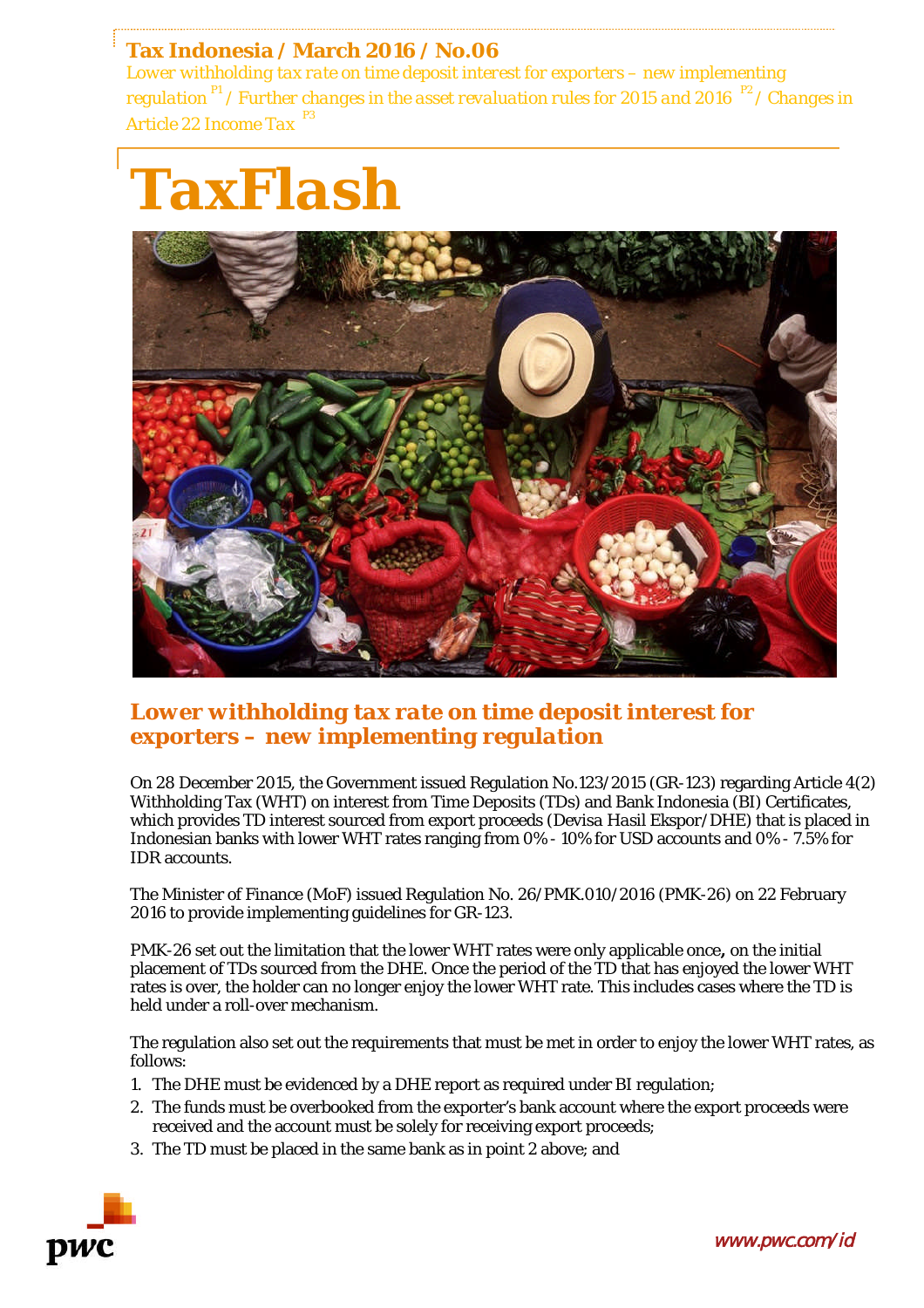- 4. The exporter must attach statement letters, which at least contain:
	- a) Exporter's identity;
	- b) DHE fund information (e.g. export value, time of receipt, number and date of Export Declaration (*Pemberitahuan Ekspor Barang/PEB*));
	- c) A statement that the bank account is sourced from DHE; and
	- d) A statement that the TD is not sourced from a replacement of TD, including through a rollover mechanism.

The bank must attach the DHE report to their Article 4(2) WHT return.

The normal WHT rate of 20% will be applicable if the qualifying TD is withdrawn prior to the end of the period, or if the funds are not fully sourced or are not sourced from DHE. In this cases, the adjustment to the 20% WHT rate is applied upon withdrawal or when the interest is due.

### *Further changes in the asset revaluation rules for 2015 and 2016*

The MoF issued Regulation No.29/PMK.03/2016 (PMK-29) on 23 February 2016**,** which serves as a second amendment to PMK-191/PMK.010/2015 (PMK-191) regarding fixed assets revaluation for tax purposes for 2015 and 2016 submissions.

Under PMK-191, the final tax on the asset revaluation difference must be paid prior to the application of the asset revaluation. However, PMK-29 provides leniency to extend the payment deadline up to 31 December 2016 under the following circumstances:

- 1. The final tax amount is at least IDR 3 trillion;
- 2. The taxpayer has submitted a final revaluation report (prepared by a licenced or government appraiser) on:
	- a) 31 March 2016 at the latest if the initial application based on taxpayer's estimate was submitted prior to the issuance of PMK-29; or
	- b) During the application process if the application was submitted after the issuance of PMK-29.

Under the above circumstances, the taxpayer does not need to attach the tax payment slip during the application or on completion of the application. The tax office can issue the approval within 30 days of the complete application being received.

The extension of the payment deadline does not change the final tax rate applicable at the time of the application by the qualifying taxpayer. However, if the taxpayer does not pay the final tax by 31 December 2016, the normal late payment penalty will be imposed starting from 31 December 2016 until the tax is paid.

# *Changes in Article 22 Income Tax*

On 3 February 2016, the MoF issued Regulation No.16/PMK.010/2016 (PMK-16) as the fifth amendment to the MoF Regulation No.154/PMK.03/2010 (PMK-154) regarding Article 22 Income Tax (*PPh 22*) collection. PMK-16 is applicable retroactively since 8 August 2015 (i.e. following the effective date of MoF Regulation No.107/PMK.010/2015 (PMK-107) as the fourth amendment of PMK-154).

The changes in PPh 22 collection stipulated in PMK-16 are as follows:

1. *The purchase of materials by manufacturers or exporters in forestry, plantation, agriculture, cattle breeding and fishery sectors*

This event is subject to PPh 22 at 0.25%. PMK-16 limits the term 'materials' a materials sourced from the forestry, plantation, agriculture, cattle breeding or fishery sector that have not gone through any industrial processing. Thus, PPh 22 should not be due on the purchase of processed materials.

2. *The sale of gold bars*

The sale of gold bars by manufacturers is subject to PPh 22 at 0.45%. PMK-16 expands the scope of the term 'manufacturers' to include companies that produce gold bars through third parties.

3. *The export of coal, metal and non-metal minerals by exporters other than those engaged in a Mining Cooperation Agreement or a Contract of Work with the Government*

This event is subject to PPh 22 at 1.5%. PMK-16 determines export value as the tax base is Free On Board. Previously under PMK-107 the export value was set as Cost, Insurance and Freight.

4. *The purchase of grain or rice by the State Treasury and BULOG*

This event was originally exempted from the imposition of PPh 22 under PMK-154. However, this policy was revoked in the first amendment of PMK-154. With the aim to maintain the price stability of grain and rice, this event under PMK-16 is again to be exempted from PPh 22. This tax exemption will apply automatically without the need for a Tax Exemption Letter issued by the DGT.